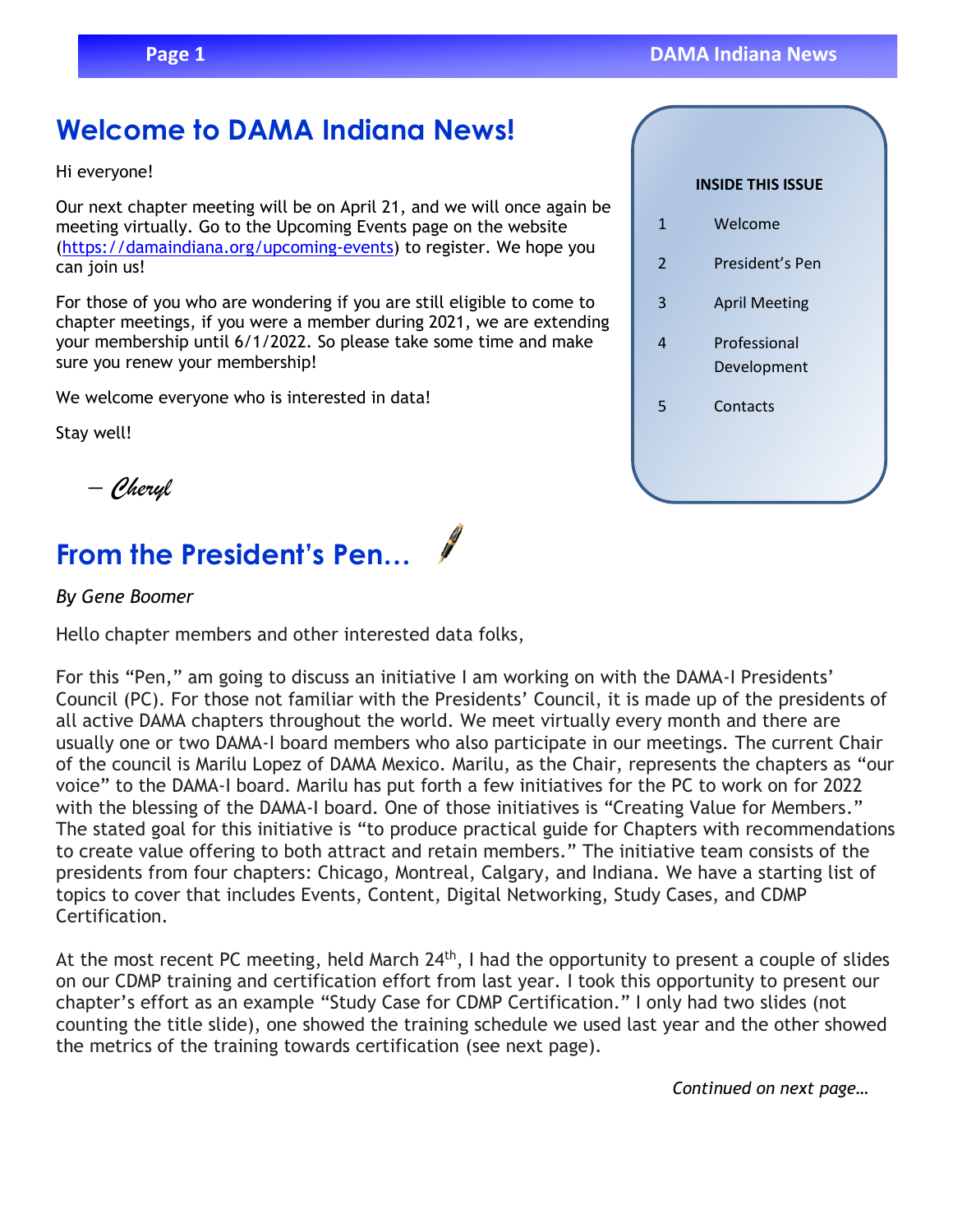*Continued from previous page…*



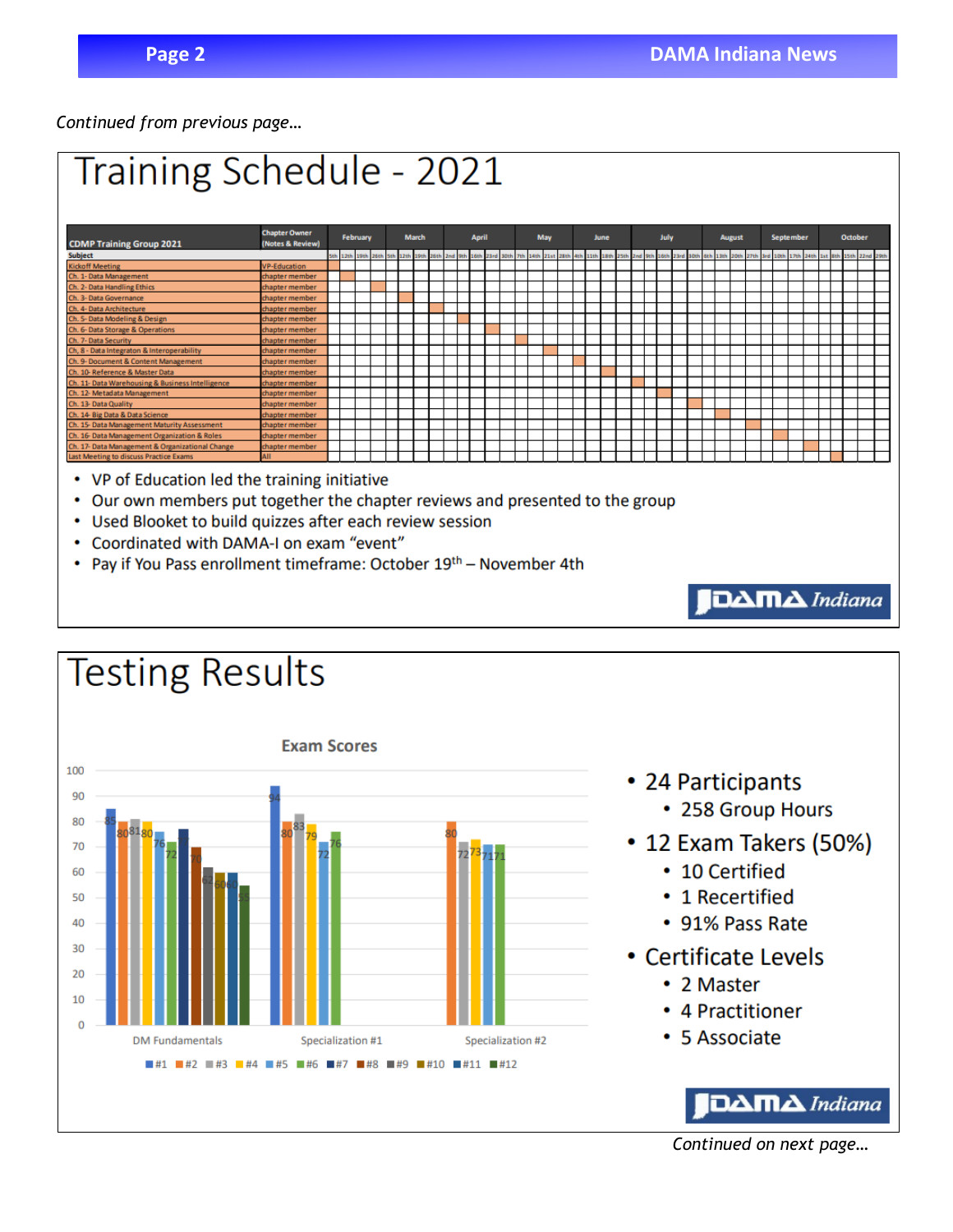#### *Continued from previous page…*

I did receive very positive feedback from the PC, with regards to both the training approach and results. I would say, for the approach, the concept of using our own members to lead the sessions and spreading out the training over multiple weeks/months garnered the most positive response. A few of the council members liked the "Friday lunch time slot" for the training sessions. I garnered even greater positive response to our overall results, which showed 50% of the training participants attempted the exams and 91% of those passed. The pass rate is what really caught the eye of a lot of council members. Great job…!!!

So, the end result of the presentation is that we, the initiative team, will use DAMA Indiana's case study as a template for chapter CDMP Certification. We will also review other chapters' approaches to CDMP training and enhance or add additional training templates as needed.

I would like to take this time to thank Deron Hook, VP-Education, for spearheading the training effort last year (and getting it kicked off again for this year). And I especially want to thank all of the DAMA Indiana members who participated in the training, put together and presented the sessions, and enrolled/took the CDMP exams. You all are the reason DAMA Indiana exists and will continue to exist for years to come…!!!

Until next time, take care!

### *– Gene*

## **Save the Date—April Chapter Meeting**

Join us on **Thursday, April 21, 2022**, for an informative afternoon you won't want to miss. The April meeting will be a virtual event.

Please register via the DAMA Indiana Events page: [https://damaindiana.org/upcoming-events.](https://damaindiana.org/upcoming-events) Registered attendees will receive Webex information a few days before the event.

| Meeting Date:     | Thursday, April 21, 2022                     |
|-------------------|----------------------------------------------|
| Meeting Time:     | $1:00-4:00 \text{pm}$                        |
| Meeting Location: | Webex (will be sent to registered attendees) |

Agenda:

- Data Governance Deron Hook
- Snowflake Andrew Bittermann

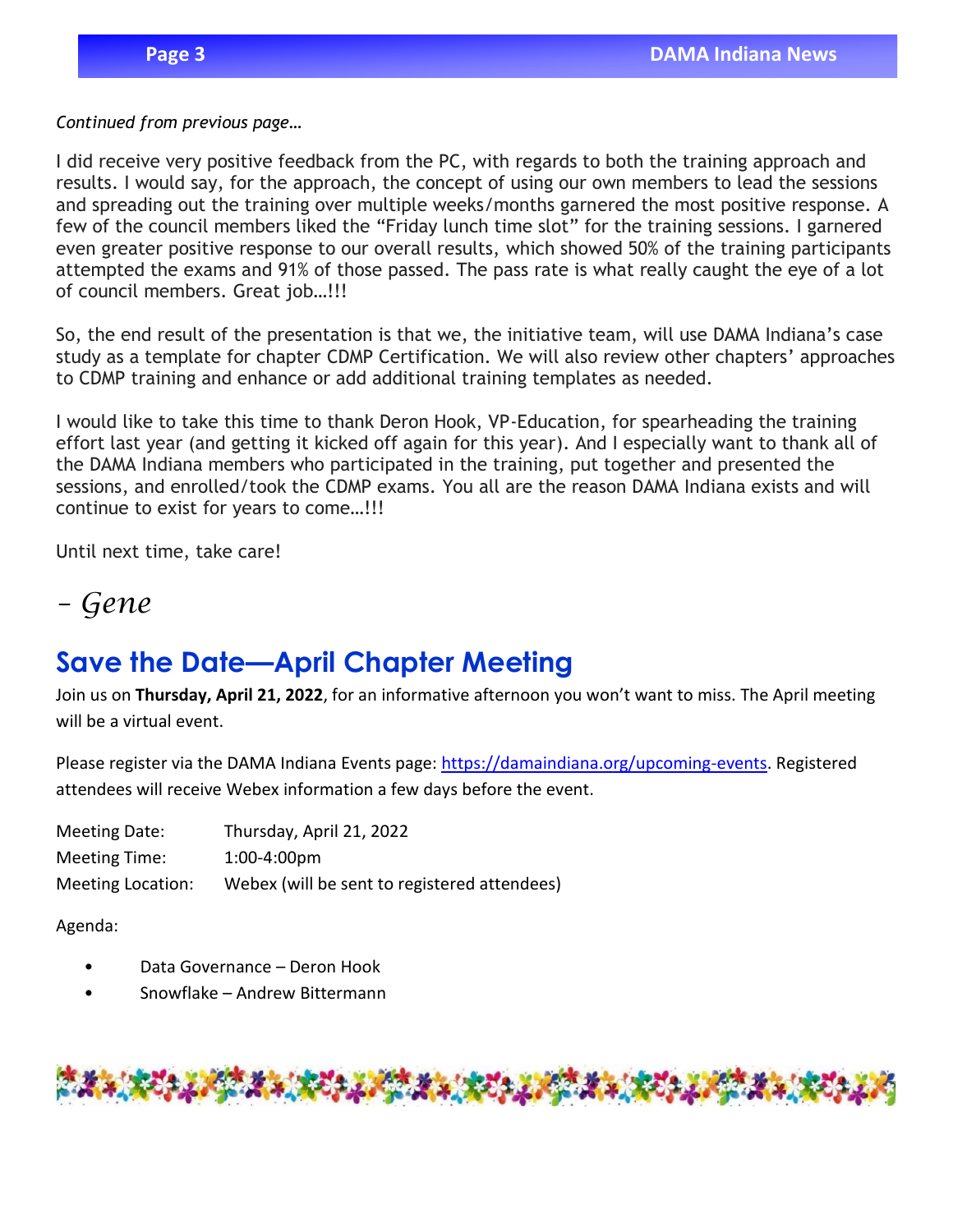## **Professional Development Opportunities**

Check out the DAMA Indiana Events page for upcoming events. <https://damaindiana.org/upcoming-events>

Check out [http://tdwi.org](http://tdwi.org/) for conferences

#### **DAMA Chicago**

DAMA Chicago holds six bi-monthly meetings and other events. Their web site is:<http://www.damachicago.org/>

professional meeting counts towards CBIP and CDMP recertification credits. Be sure to record these in your log!

Here are other area events that may be of interest to data professionals:

#### **IndyPASS (Professional Association for SqlServer)**

Events are updated on their web site.

Their main web site: [http://indypass.org/](http://indiana.sqlpass.org/)

**INOUG (Indiana Oracle Users Group)** Reminder: Attending conferences and **Reminder: Attending conferences and Check inoug org for more information.**